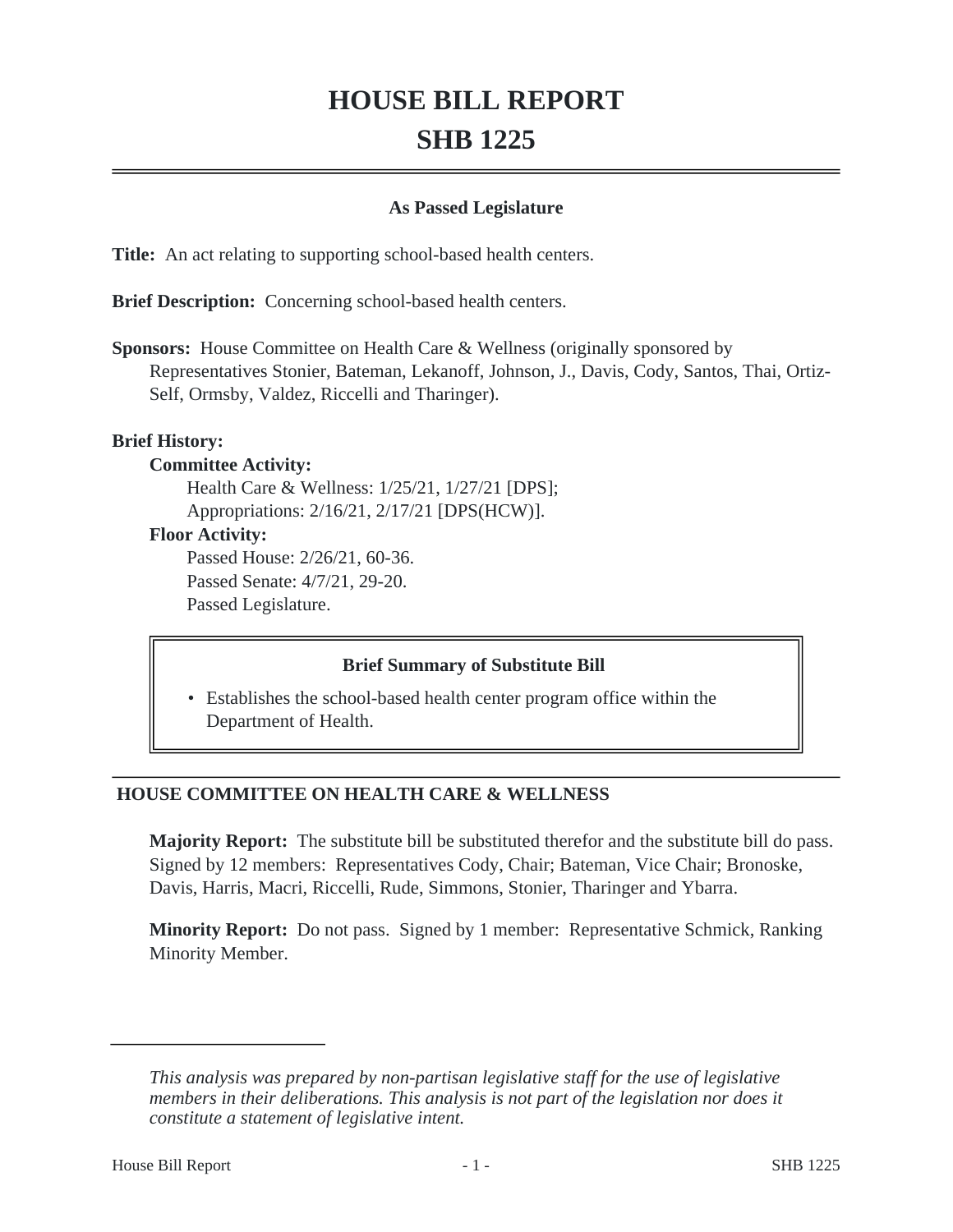**Minority Report:** Without recommendation. Signed by 2 members: Representatives Caldier, Assistant Ranking Minority Member; Maycumber.

**Staff:** Corey Patton (786-7388).

### **HOUSE COMMITTEE ON APPROPRIATIONS**

**Majority Report:** The substitute bill by Committee on Health Care & Wellness be substituted therefor and the substitute bill do pass. Signed by 21 members: Representatives Ormsby, Chair; Bergquist, Vice Chair; Gregerson, Vice Chair; Macri, Vice Chair; Chopp, Cody, Dolan, Fitzgibbon, Frame, Hansen, Harris, Johnson, J., Lekanoff, Pollet, Rude, Ryu, Senn, Springer, Stonier, Sullivan and Tharinger.

**Minority Report:** Do not pass. Signed by 3 members: Representatives Corry, Assistant Ranking Minority Member; Chandler and Schmick.

**Minority Report:** Without recommendation. Signed by 8 members: Representatives Stokesbary, Ranking Minority Member; Chambers, Assistant Ranking Minority Member; Boehnke, Caldier, Dye, Hoff, Jacobsen and Steele.

**Staff:** Linda Merelle (786-7092).

#### **Background:**

A school-based health center (SBHC) is a student-focused health center located in or adjacent to a school that typically provides integrated medical, behavioral health, and other health care services. An SBHC is usually a collaboration between the community, the school, and a health care sponsor. The health care sponsor may be a community clinic or health care system, hospital, public health department, or tribal program. Under this model, the health care sponsor staffs and manages operations of the SBHC according to the school and community's needs and resources. The SBHCs typically are staffed by a primary care provider, behavioral health care provider, and clinic coordinator, although dental and other health professionals may also provide services. According to the Washington School-Based Health Alliance, there are more than 50 SBHCs throughout the state, 30 of which are established in Seattle public middle and high schools.

#### **Summary of Substitute Bill:**

The Department of Health must establish a school-based health center (SBHC) program office with the objective to expand and sustain the availability of services to students with a focus on historically underserved populations. The program office must:

- develop, in partnership with a statewide nonprofit organization, grant funding criteria and metrics for monitoring and evaluating grant recipients;
- award grant funding for SBHCs' planning, start-up costs, and ongoing operations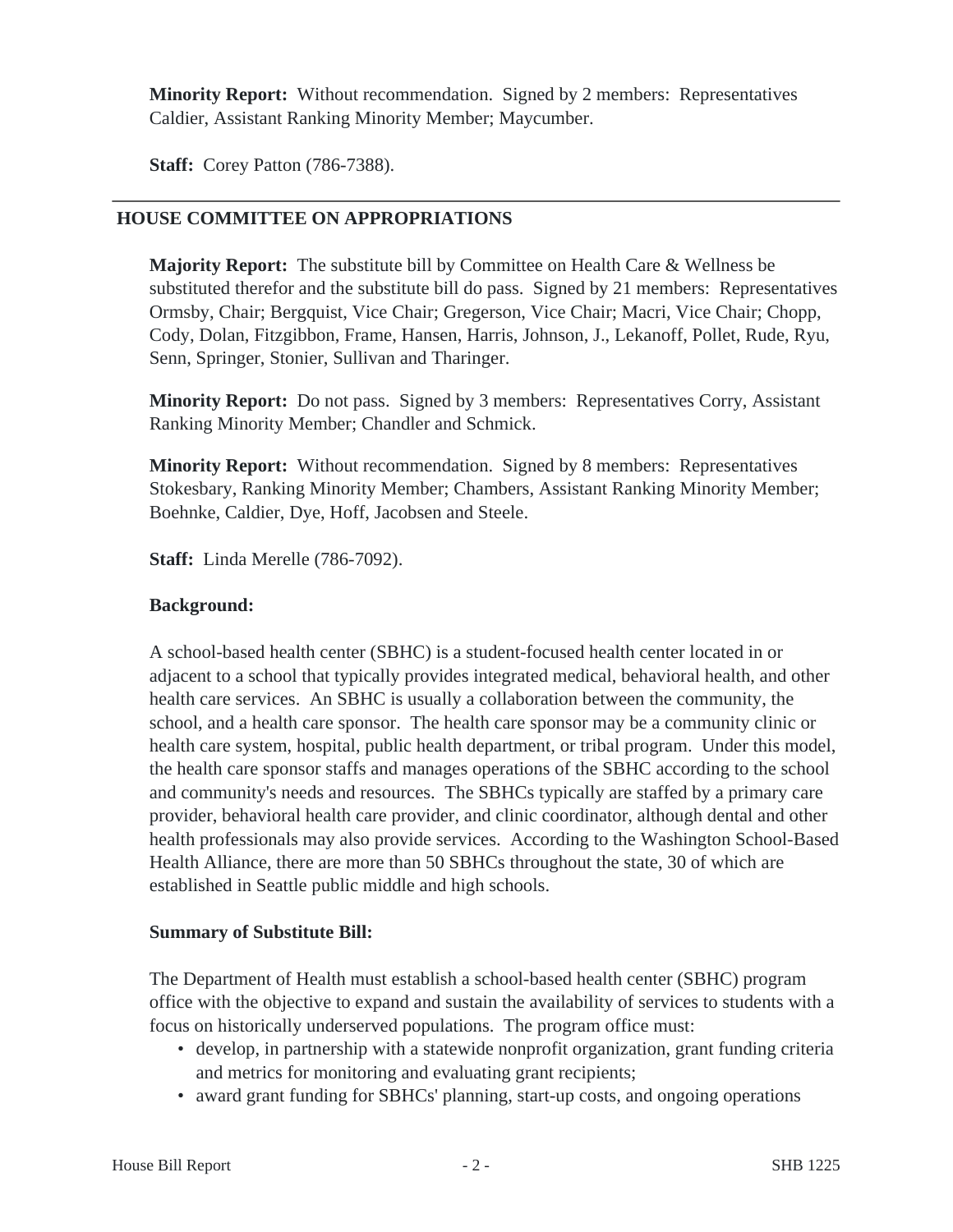costs;

- monitor and evaluate SBHCs that receive grant funding;
- partner with the statewide nonprofit organization to provide training and technical assistance to SBHCs; and
- coordinate with the statewide nonprofit organization, educational service districts, the Health Care Authority, hosting school districts, and the Office of the Insurance Commissioner to provide support to SBHCs.

**Appropriation:** None.

**Fiscal Note:** Available.

**Effective Date:** The bill takes effect 90 days after adjournment of the session in which the bill is passed.

## **Staff Summary of Public Testimony (Health Care & Wellness):**

(In support) School-based health centers (SBHCs) have operated in Washington for more than 30 years and are located in more than 20 school districts across the state. Funding and support are critical to establishing and sustaining SBHCs, especially during their first few years of operation. This bill awards grant funding to school districts considering SBHCs as an option to provide affordable and accessible health care to students.

School-based health centers are important for screening and treating COVID-19 symptoms and curbing the spread of the disease as more students return to in-person instruction. School-based health centers are beneficial to students and families in school districts that are geographically isolated from health care providers. Students who struggle to access health care due to lack of transportation or inability to pay are forced to take days off from school to travel to distant providers. These barriers to access are more acute in communities of color. Students from communities that have been historically underserved and disproportionately impacted deserve equitable access to health care. School-based health centers give all students convenient access to health care providers.

High school students in particular may benefit from SBHCs that provide reliable access to mental and behavioral health services. Rates of anxiety, depression, and suicide in youth have been rapidly increasing statewide. That trend has been further exacerbated by the ongoing pandemic. Students should be able to access a trusted counselor or other mental and behavioral health professionals for immediate support and services.

(Opposed) School districts should maintain the discretion to decide whether to establish SBHCs. This bill takes away local control and gives the Department of Health (DOH) too much decision-making authority. It is unclear why nonprofit organizations need to be involved in establishing or supporting SBHCs. The DOH's process for awarding grants should take place in a subcommittee where there will be full transparency and opportunities